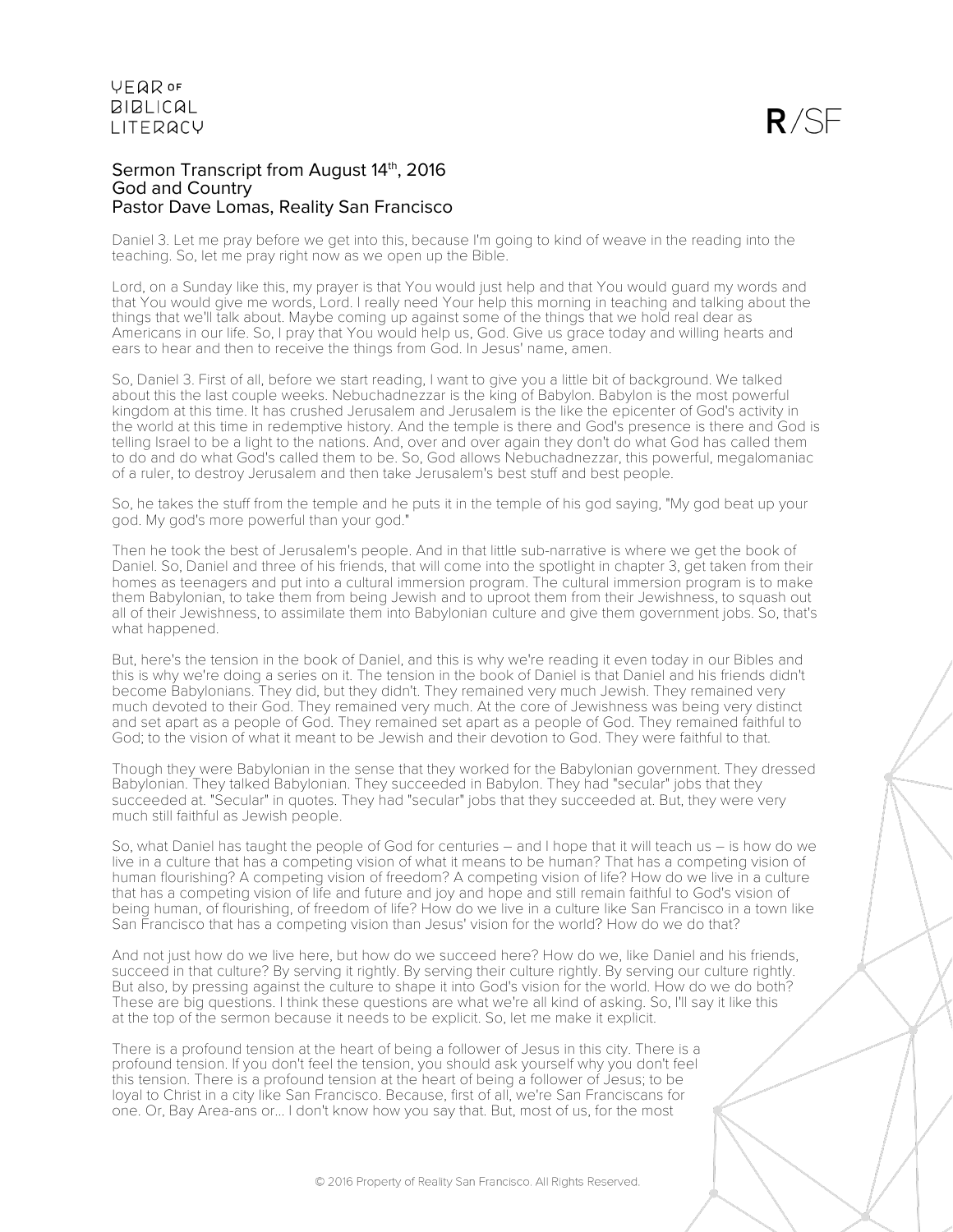

part, who have lived her for a while or, if not, our whole lives, we're very much San Franciscans. We're NorCal people (and not SoCal people, because those people are like... whatever.)

We love San Francisco. We're very much San Franciscans, but we're not primarily San Franciscans. We're primarily disciples of Jesus. That is who we are. And being a San Franciscan and a disciple of Jesus will rub up against each other; will create profound tension. Because, there are times when you have to not participate. Where you will have to say, "No. I'm not going to do that. No. I'm not going to say that. No. I'm not going to believe that. No, no, no. I'm not. To do that thing would mean me being disloyal to Christ. And I'm more loyal to Christ than I am to America or San Francisco."

One writer puts it this way in a great book called "Artists, Citizens and Philosophers." He says this – and the first sentence you should just write down. It's so good.

"The Church is shaped by a vision of God's Kingdom; the ordering of human life by an alternative vision."

The Church. Us. The followers of Jesus in this room are shaped by a vision of God's Kingdom. That means all of our lives are shaped by a vision of what God calls right and true and beautiful and good and pure. Like, our lives are shaped by those things. And then we order our life underneath His vision. So, we take Christ's vision for everything and we order our lives underneath it. We do not take the vision of the policy of San Francisco and order our lives under that. We don't. We just say, "No. I am loyal to Christ. He is my Lord and I'm ordering my life under His Lordship."

So, that's just the first sentence. He goes on:

"Christians belong to the Church, the body of Christ, a community that confesses loyalty to Jesus Christ..." – we confess our loyalty is with Christ – "...who calls it to live in a way that places Christians in profound tension with many of the fundamental values of larger culture."

So, what he's saying here, and what the book of Daniel is speaking to is that we live our lives loyal to God. We live our lives, if we're Christians, we live our lives loyal to Christ and His vision for the world; what He believes about life and love and freedom and joy and sex and money and power. What He believes about all those are what we practice believing. We just live our lives under that order. And all of our lives are ordered under that. And when there's competing things, we go with Jesus. But then, we find it very hard to live in this world and live as a follower of Jesus. We don't move away. We don't go, "Well, fine. I'm just going to go live in the woods. It's way easier to do it that way and live off the land. It's just too hard to live in San Francisco."

We don't do that. We actually live in the middle of a city that has a competing vision than what we think and we do it for the good of God's world. So, what does it look like to make choices about how we relate to the wider culture as people with an alternative vision. Let's turn to Daniel 3. Let's start reading. I'm going to read some of it and make some comments and we'll go through it like that.

Daniel 3:1: "King Nebuchadnezzar made an image of gold, sixty cubits high and six cubits wide, and set it up..." – it's basically 90 feet tall – "...on the plane of Dura in the province of Babylon. He then summoned the satraps, prefects, governors, advisors, treasurers, judges, magistrates and all the other provincial officials to come to the dedication of the image he had set up. So the satraps, prefects, governors, advisers, treasurers," – all the guys. All the people – "and all the other provincial officials assembled for the dedication of the image that King Nebuchadnezzar had set up, and they stood before it.

"Then the herald loudly proclaimed, 'Nations and peoples of every language, this is what you are commanded to do: As soon as you hear the sound of the horn, flute, zither, lyre, harp, pipe and all kinds of music, you must fall down and worship the image of gold that King Nebuchadnezzar has set up. Whoever does not fall down and worship will immediately be thrown into a blazing furnace.'"

That is a setup for the whole story. Now, some of you guys are going to have flashbacks of Sunday school and go, "Oh, yay. A fun Sunday school lesson. This is really, really fun. I can't wait."

What's going on here? Well, first of all, Nebuchadnezzar sets up a statue that's 90 feet tall, plated in gold. And he summons everyone of power, everyone who works for his government, to come and worship the statue he has set up. So, the question is: "What is this statue of?"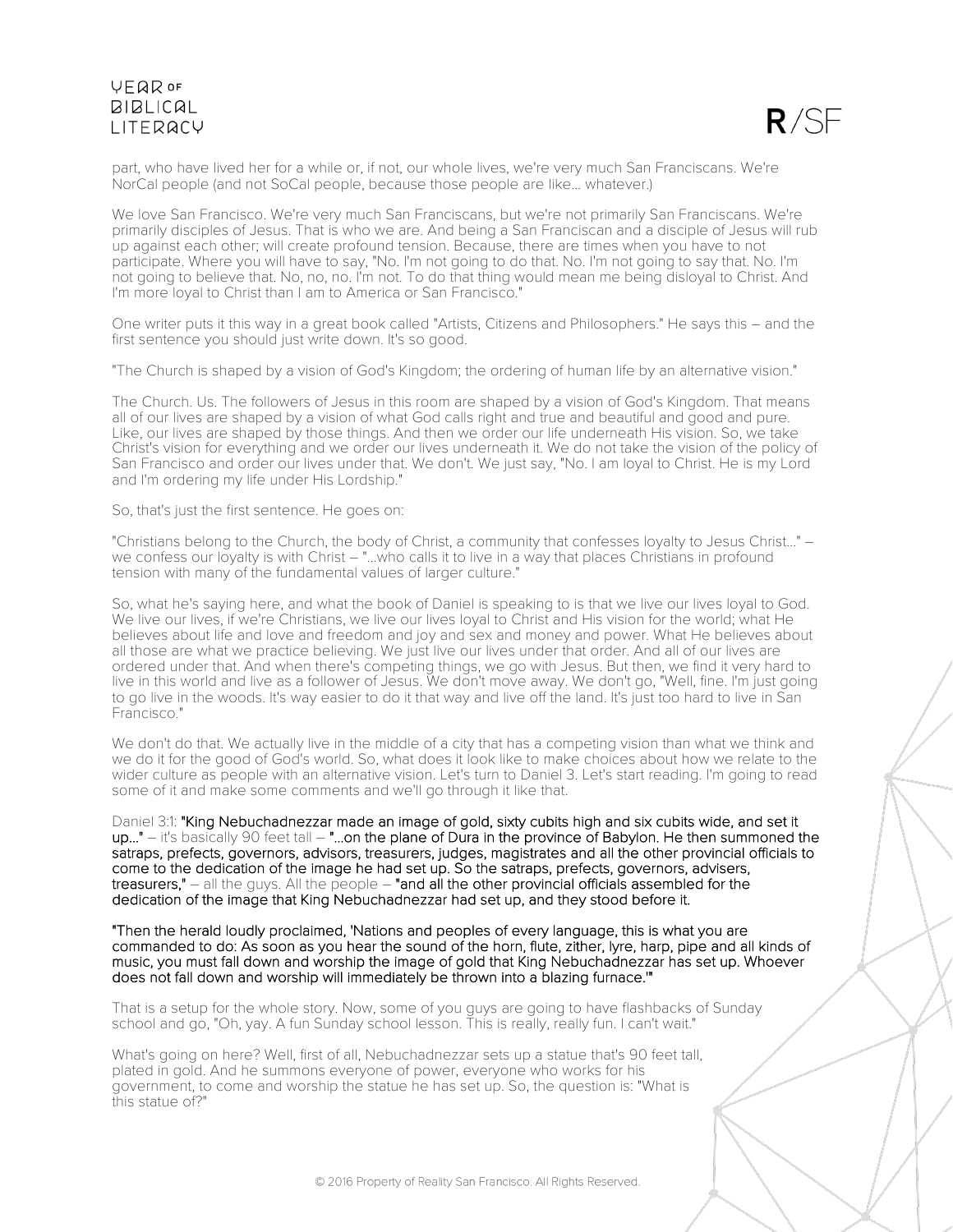$R/SF$ 

Is this a statue of Nebuchadnezzar that he just stands there for three days and then someone carves him out and then makes it? Is it him? Is it of a god of Babylon or is it of some random animal? What is the statue of? We're not told in this text what the statue is. We're not told. Some people think – well, Daniel 2, it's a vision of Nebuchadnezzar as a statue and that's a statue. Maybe. But, we're not told. In chapter 3, we're not told. And I think that's important. Because, a statue is a symbol of two things that you never bring up at a dinner table. Politics and religion. This statue represents politics and religion; together; combined. And it's powerful. This statue represents the kingdom of Babylon, national power of Babylon. This statue is an embodiment of the Babylonian empire, of its gods, of the power of Nebuchadnezzar. It's all represented in this one statue.

Now, you may be thinking, "Oh my gosh. Ancient people. They worshiped everything. Those people worshipped... we would never erect statues like that today and sing songs to them. That's just silly. We don't do that."

Remember that we have a statue that stands three times this tall in the New York harbor that embodies our national ideology. Liberty and freedom. Think about that. I mean, we don't bow down to the statue. And I'm not even making a judgment call on whether or not it's a good or bad thing that we have the Statue of Liberty that's the first thing you see when you come into our country from the East. I'm saying that we still have these sort of things that embody our national identity.

So, lest you think, "Oh my gosh. Those ancient people with their gold things that they're worshiping all the time."

We have those things today too. And we still sing songs. Like, that zither is still in full effect. I have no idea what that is. I wish someone would tell me what a zither is, because I don't play any instrument, but I think I would be good at the zither. We still sing songs today. We still do. Has anyone cried watching the Olympics yet? I mean, Simone Manuel anyone? Have you cried? What happens when someone wins gold? They stand there and the flag raises and a song is played. A song is played. Not a movie. A movie doesn't come on about your country. A dancer doesn't come out and dance for your country. An artist isn't painting your country. It's a song.

Music, nationalism, pride and affections are still a very powerful alchemy. It's still a very powerful combination that's formative. And we can poke fun at this. "Oh my gosh. A golden thing and a zither and then people singing and bowing? We would never."

You always. We always do this. We've not gotten this far from it at all. But, because we live today, "No, that's not what's happening. I don't worship."

See, Nebuchadnezzar says, "When you see the statue that represents Babylon's power, it's ideology, it's leadership, it's military power, Babylon's way of life, Babylon's culture, all that's being represented in this one image. When you see this statue and you hear the music, fall to your knees and pledge allegiance to it."

Just think about that. Please don't hear this as anti-American. I'm not anti-American. I really do love this country. I just want you to see how this isn't just some playful kid's story. Like, this happens today. This is us today. So, you read this and you're like, "Oh my gosh. Cute Veggie Tales story."

No. It's us. See, they believe that Babylon defines reality, that Babylon gets to define what's right and wrong in the world, that Babylon defines what success is and what failure is. Babylon defines what hope and happiness is. Babylon is god. That's what's happening here. All of that is being symbolized by this image and they are forced to pledge allegiance to it. And my point is not that we shouldn't sing the national anthem of say the pledge of allegiance, my point is that we should always consider any pledge of allegiance of anything in light of our allegiance to Jesus. And we don't really. We don't do this.

We will pledge to anything. We will make a pledge to anything. We'll click the box of like, "Have you read the terms?"

"Yes. Yes. Yes, I have. Yes, I have."

And we just click it like yes on everything. Everything yes. I mean, what's the worst they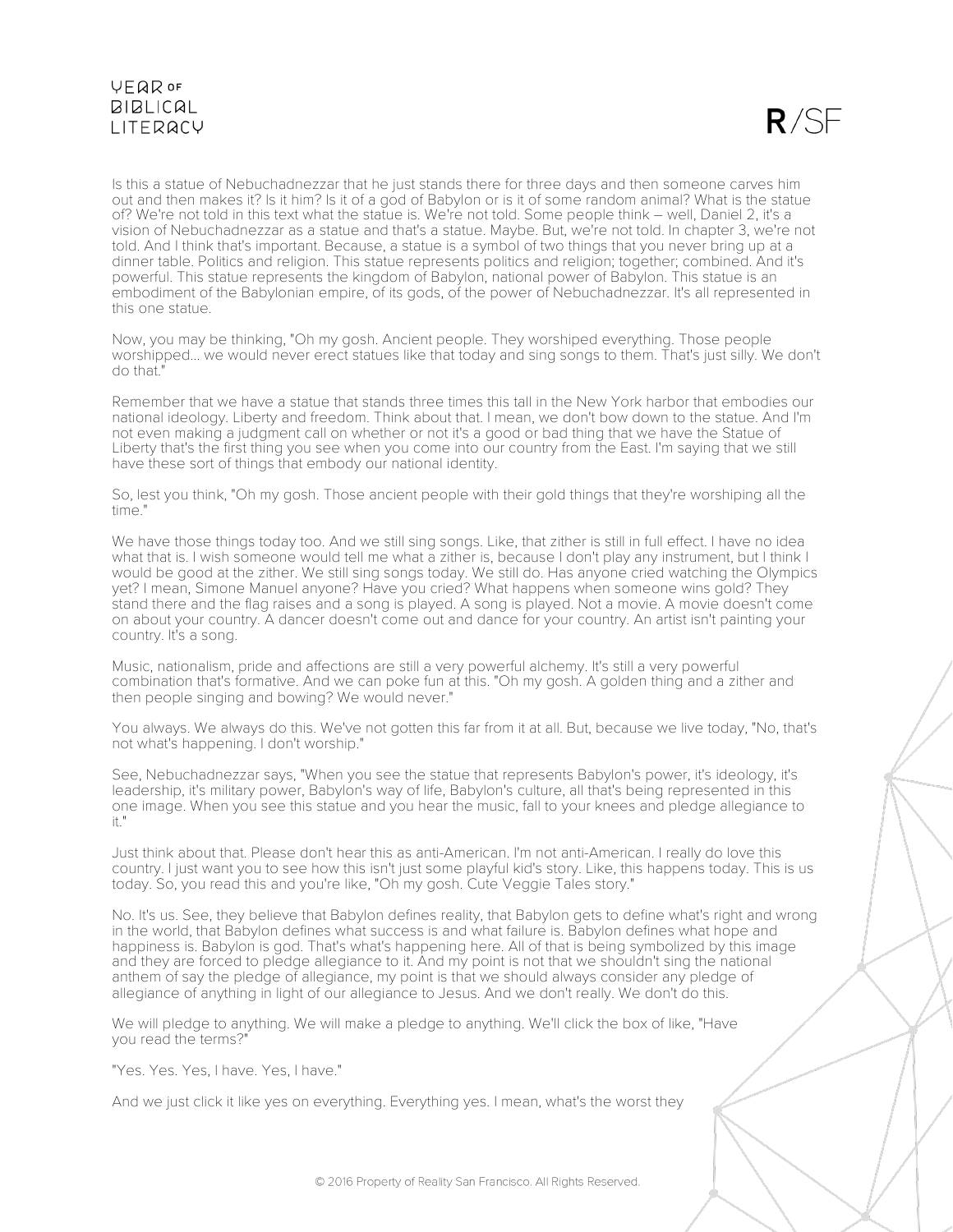

can do? We don't stop and think, "Am I pledging my allegiance to this thing and does this clash with my allegiance to Christ?"

And we're like, "Oh, who cares? We live in the West. That's just not how we live."

It is. This is very, very, very much right now. These men had to think about this. It took a lot of conscious discernment, I think, on the part of these men not to bow down to the statue. Because, I think, it might have looked a lot more subtle than we would read it in the story. Maybe it looked more like gathering in a stadium and a flag is brought out and a song will start playing and war planes fly over and then you have to sing. We're like, "Oh, yeah. Of course we'll sing that."

But there's something in these men going, "I'm not going to do that. I'm not going to sing that song. I won't sing that song. I will not bow down to that thing. My allegiance is to Yahweh and Him alone and I can't do that thing."

For us you're like, "It's just a song, man." We think, "Oh my gosh. It was a statue of Satan and it was a song to Satan and everybody's like, 'Satan is awesome,' and everyone's singing to Satan."

We think of it like that. But, it's not. It was way more subtle than that. It's way more subtle than that.

In Daniel 3:8 it says: "At this time some astrologers came forward and denounced the Jews. They said to King Nebuchadnezzar, 'May the king live forever! Your Majesty has issued a decree that everyone who hears the sound of..." – there's that list again. Just a lot of instruments – "...and all kinds of music must fall down and worship the image of gold, and that whoever does not fall down in worship will be thrown into a blazing furnace. But there are some Jews whom you have set over the affairs of the province of Babylon– Shadrach, Meshach and Abednego–who pay no attention to you, Your Majesty. They neither serve your gods nor worship the image of gold you have set up.'"

Notice that this is full on religion and politics. Look at the last verse. Daniel 3:12: "There are some Jews whom you have set over the affairs who pay no attention to you. So, they have no honor for you, the king. They neither serve your gods nor worship the image, this national image you have set up."

So, this has to do with a nation, this has to do with loyalty to the king, this has to do with gods. This is religion and politics. It's the imperial power embodied by the king. The king's personal honor. It's the national story and the identity of Babylon. It's their civic religion is all merged here. And it is a civic religion. What does that mean? What is a civic religion? Civic religion is an elaborate "god and country" phenomenon that makes sacred the nations character and its leaders are heroes.

And civic religion has three main convictions. It's on the screen. I'll use Babylon as an example, because nations conquering empires, empires have done this since before Babylon. And this is what they think. Civic religion has three main convictions. Conviction one: the gods have chosen Babylon. So, that's what they believe. They believe that the gods have given favor to Babylon. "That's why we're crushing them. My god's better than your god. My god crushed your god. I took your articles and put them in my temple. Our god's rule. God has chosen us."

Second: Babylon and its king are agents of God's rule, will, salvation and presence among human beings. So, wherever Babylon rules, our gods rule as well. And god has given us power to exert power and authority over the world wherever god wants us to extend our reach.

Thirdly: Babylon manifests gods blessing. So, if you want peace, you have to submit to Babylon. If you want security, peace, justice, flourishing, you have to let us rule over you among those who submit to Babylon's rule. So, Babylon thinks, "Okay. God has empowered us. God has chosen us. We're agents of god's rule and wherever we are there's actually peace."

So, this is what civic religion means. You can swap out Babylon for any nation. You can swap out Babylon for Rome. This is Pax Romana. This is what Rome believed. You can swap this out for Greece. You can swap this out for England. You can swap this out for America. Let's do America, because that's fun.

Civic religion has three main convictions. God has chosen America. This is manifest destiny. God has chosen us. We are God's chosen nation. America and its leaders are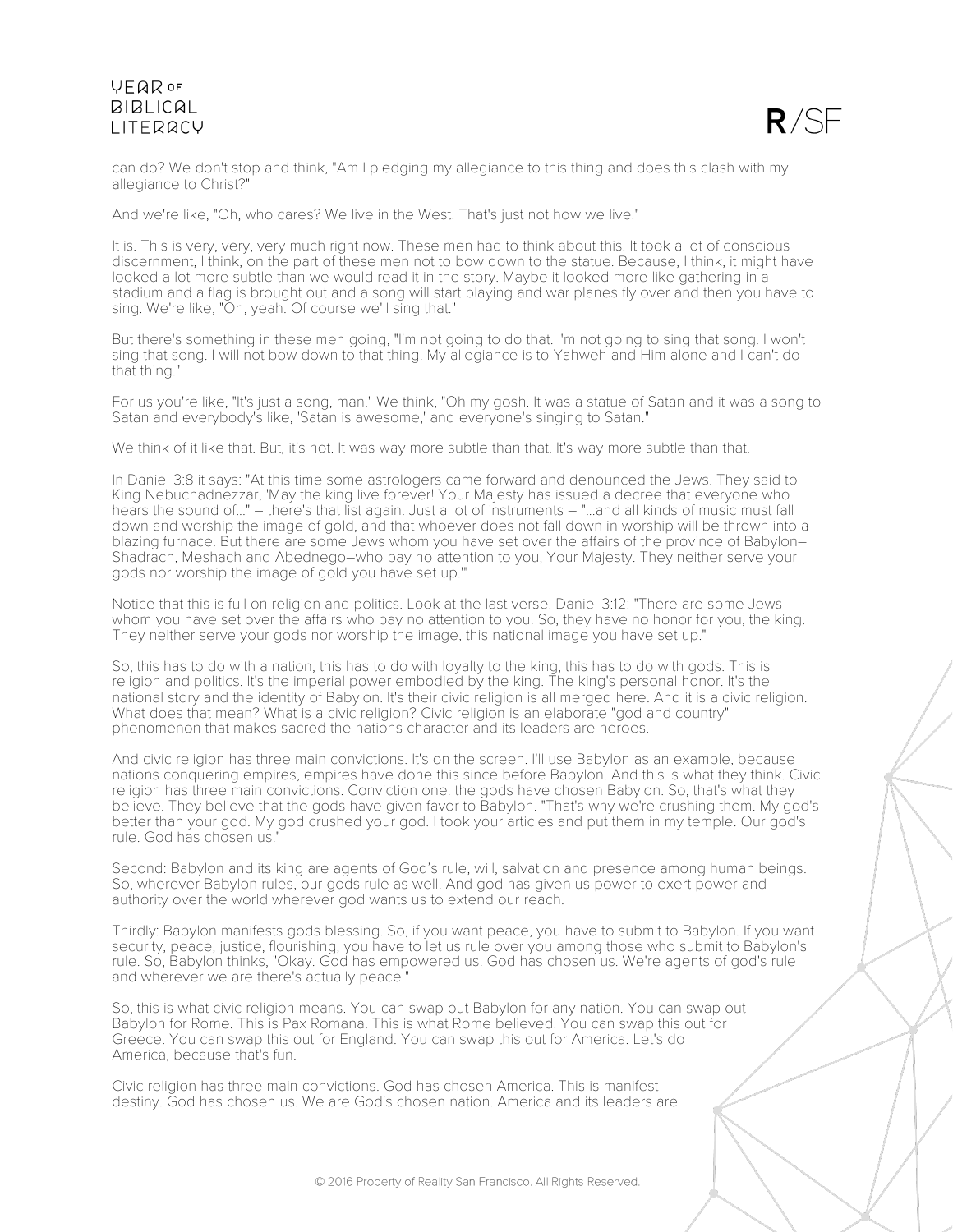

agents of God's rule, will, salvation, presence among human beings. Wherever we go, God goes. We represent and our flag represents God's blessing. America manifests God's blessing, security, peace, justice, flourishing, among those who actually submit to our way of life. You submit to our way of life, our democratic process, our vision of the pursuit of happiness. You submit to our way of life and then that's true flourishing.

This is very much – the reason why I say this is because we, as a church, can get so in bed with America as a Christian nation. And it's just not a thing. America is not a Christian nation. First of all, there's no such thing as a Christian nation. There just isn't that's not a thing. But, if America was a Christian nation, it wouldn't have been built on the backs of slaves or genocide. It's not a Christian nation. It's not. It's an empire just like Rome was, Babylon was, all this stuff. It's just an empire. We're an empire that has a civic religion. Our civic religion is called "liberty and freedom."

I'm going to say this. If at this point of the sermon, if you're liberal in the room, you're like, "Oh my gosh. Finally. He's doing the thing."

You're going to get just pummeled here. If you are not that liberal and more conservative and you're just like, "Come on. Are you kidding me? You can't do this here."

Just listen to this. I'm going against the civic idol of our nation, which is liberty and freedom. That's what I'm going after. And how we think that's manifest destiny of God. We wed that Christianity. So, Michael Gorman has this quote in one of his books that I actually read a while ago and I've been stewing on it for when we did Revelation series. I think you might agree with this quote whether you're liberal, conservative, republican, democrat or other or whatever. This is America's true religion. He says this:

"American civil religion values human liberty and rights as a divine gift and considers it, perhaps on par with strength, as one of the highest national values. The protection and furtherance of freedom is therefore a divine mandate and mission. The operative notion of both political corporate and personal, individual freedom is that of God-given, inalienable rights to life, liberty and the pursuit of happiness; an idea derived both from the enlightenment and from one of the most important sacred texts of this civil religion: the Declaration of Independence."

So, our song, our flag, our statue, our god is liberty and freedom. And what we want to do as Americans is bring that to bear on the world. We think of other nations who are not like us, we call them oppressive. What they do to women is oppressive, what they do to politics is oppressive because they don't think like we think. And we are God's chosen nation and we want to bring liberty and freedom to bear on your nation and we will kill you if we have to to protect our freedoms. This is dangerous. This is so scary. And this is why Daniel 3 is not a children's story. This is why Daniel 3 is like, this statue that Nebuchadnezzar makes, it's like, "You will worship our national idol and you will be completely brought in to our way of life and if you do not, we will kill you."

And they say, "We pledge an allegiance to Yahweh. We just can't do that. We're sorry."

Daniel 3 is not a children's story. It's about god and country. It's about politics and religion. Christians, we cannot get into bed with our civic religion. We can love our city and we can love our nation and we must. Our nation is great. I mean, most of it. A lot of parts of it are great. Some of them are really not great. But, some of it's really great. But, we cannot love and serve its gods. We cannot. We live in a great nation, but our nation is not the Kingdom of God. We are loyal to Jesus. America and its way of life is a civic religion that most of us worship. America and its way of life is a civic religion that most of us worship by the nature of living in this country. And don't think nationalism here, because I know some of you in here are like, "Oh, I'm so not nationalistic."

Most of you would agree with Rebecca Solnit in her book, "Infinite City: A San Francisco Atlas." She starts her book by saying this:

"San Francisco is the most left part of the left coast; the un-American place where America invents itself."

The un-American place where America invents itself. Un-American. So, don't think of nationalism. Some of you guys feel that. "I feel so un-American. I'm just so not American."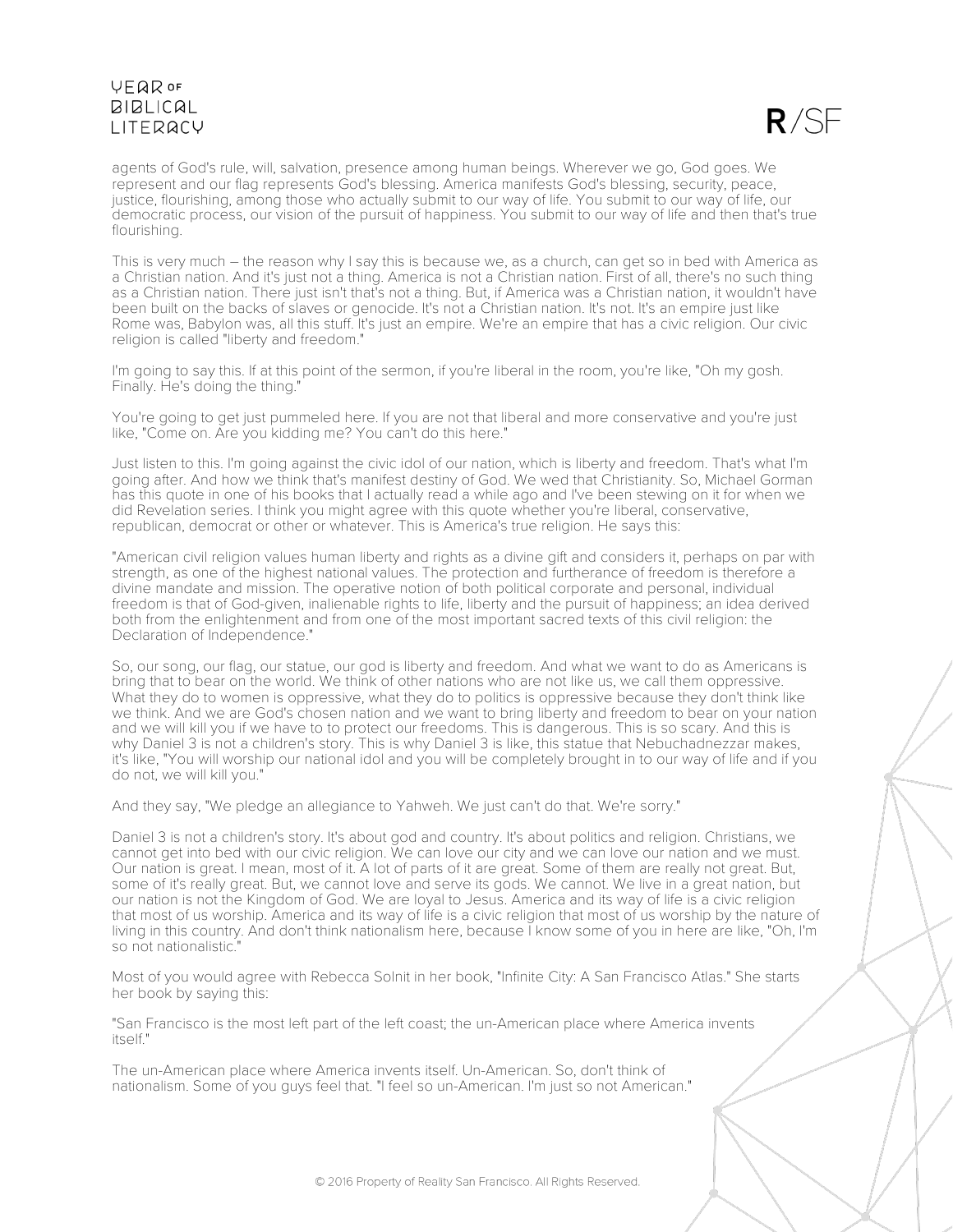

Whatever. Don't think nationalism. Think this. Think you have been intoxicated and indoctrinated by an American way of life that you worship. Think secularism, think progress, think money, think materialism, think sexual freedom, think justice, think radical autonomy, think pursuit of individual happiness. That is the American way of life and all of us in here have taken that in and it's what we worship. And we think we would never worship ancient gods. We would never worship a gold statue. We would never bow down to a statue. We wouldn't worship Bacchus, the god of wine, or we wouldn't worship Moloch by turning our babies over to be burned in fire. We would never do that.

But, we drink too much. We have treated our kids less than what is right and good and godly to chase our ambitions and our careers. When we actually stop and reflect on what we do, we would find that we do many of the same things in modern form of what many ancient people did to serve their gods. We do the same thing. There will always be a test for our allegiance. How will you refuse such things and live under a different way of life? How do these three friends do it?

Notice they don't mount a loud rebellion. They don't mount a loud rebellion. They quietly do their own thing. They didn't write a letter saying, "King, I can't believe you would do this. I'm blogging about this. That's it. My blog's going live tonight if you don't."

That's not what they do. They just go, "Oh. We're not going to do that."

And then people take notice. Look at Daniel 3:13: "Furious with rage, Nebuchadnezzar summoned Shadrach, Meshach and Abednego. So these men were brought before the king, and Nebuchadnezzar said to them, 'Is is true, Shadrach, Meshach and Abednego, that you do not serve my gods or worship the image of gold I have set up?'"

Now, very interesting. He is not telling them not to worship Yahweh. He's saying, "Add this. Just worship one time. I'm not saying not to worship your God, but worship this god too.

### "'Now when you hear the sound of the [band], if you are ready to fall down and worship the image I made, very good.'"

"If you want to bow down and worship right now we'll have a private ceremony. Here. You guys just bow down and worship. That's great. We're good."

### "'But if you do not worship it, you will be thrown immediately into the blazing furnace. Then what god will be able to rescue you from my hand?'"

Some of your translations says, "What god is there that will save you from my hand?"

"I'm the most powerful man on the planet and you're not going to worship our way of life? Who can save you from my hand?"

Daniel 3:16: "Shadrach, Meshach and Abednego replied to him, 'King Nebuchadnezzar,'" – this is seriously, probably one of my favorite paragraphs in the Bible today. But, this is so good.

### "'King Nebuchadnezzar, we do not need to defend ourselves before you in this matter.'"

"We don't need to fight. I'm not going to argue."

### "'If we are thrown into the blazing furnace, the God we serve is able to deliver us from it, and he will deliver us from Your Majesty's hand. But even if he does not, we want you to know, Your Majesty, that we will not serve your gods or worship the image of gold you have set up."

Oh my gosh. That never gets old to me. Every time I read that I just get chills. Like, it's just so good. This was non-participation. This was non-violent non-participation. Not just that, this was polite nonviolent non-participation. Do you see how nice they are? I can't get over how nice they are. Guys. Kindness is a good thing. Being kind. Going, "King. Yeah. I got the letter. You know, I don't want to argue with you. I don't want to fight. I don't want to get into a debate. Here's the thing: we're just not going to do it. Your Majesty, if we have to go into the fire, we understand. You have to do what you have to do. I get it. Our God could save us. He will save us. But, even if He doesn't save us and we perish, we're not going to worship, Your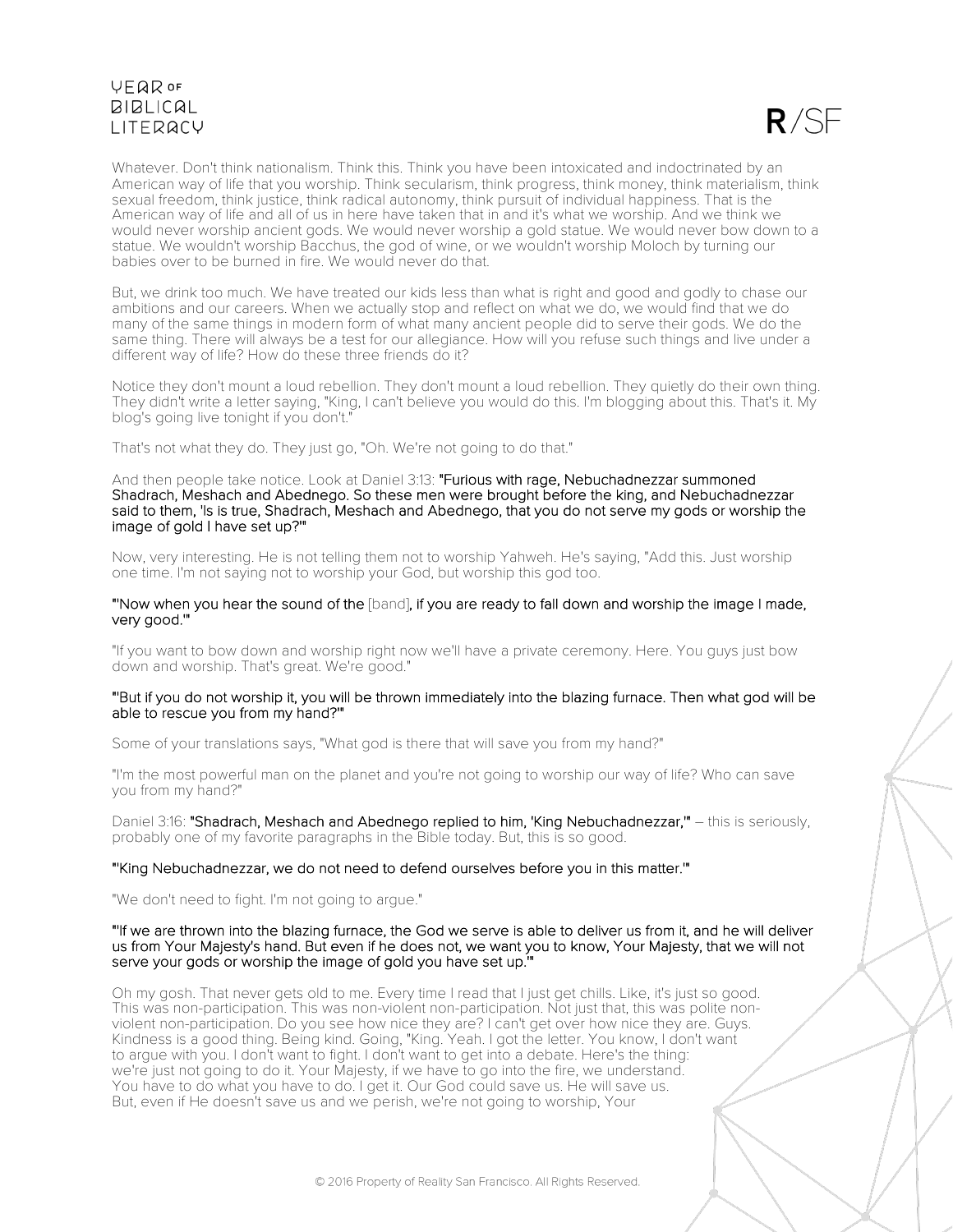### Majesty."



Just so kind. I mean, what do you do with that kind of kindness? Nebuchadnezzar just gets angry. He gets furious with them. They don't plan to protest. They didn't start a hashtag. They didn't call Fox News. They didn't call Fox News like, "Oh my gosh. We have a thing." Or lawyers for religious freedom. They didn't do any of that. They said, "Your Majesty, we're sorry. But, we're not sorry. I mean, we're just not going to pledge allegiance to your thing."

And why not? Why didn't they do it? This is elementary and fundamental, but you have to hear this: because they were Jews and the very beginning of their commandment says, "You shall worship not other gods."

They didn't worship this idol because of who they were. They didn't worship because they knew who they were. "We're Jews. Oh. We don't do that. We're not going to worship other gods."

They said no because of who they were. See, our action flows out of our identity. Sadly, we prove we are more consumers or Americans than we are followers of Jesus when our actions go that way. But, we have to remember, those of you guys that are followers of Jesus, you are Christian, Jesus is Lord. Jesus is Lord. That's who you are. Therefore, that means we live life under the rule and the life and the vision that Jesus calls us to live under. His teachings, His vision for money, for the poor, for sex, for marriage, for food, for friendship, for sacrifice, for eternity. We live under His vision. That's who we are.

So, why do we say no to things? Why can we say no to things? A non-participation, it can be a kind, "No, thank you."

Why do we do that? Because of who we are. See, whenever there is a commandment given in the New Testament and even the Old Testament, it's always rooted in who you are. So, you will abstain from sexual immorality. Why? Because you are a Christian and the Living God lives in you. You are not your own. That's why. And it always roots it back to who you are. Why do we live this way? Because of who you are. They said no to this idols because of who they were. Like, "Oh, we're Jewish. We're followers of Yahweh. We don't do that. I'm sorry. I'm sorry. Politely, we're sorry."

And what they said about God to Nebuchadnezzar, oh my gosh. "If we're thrown into the blazing furnace, the God we serve is able to deliver us from it and He will deliver us from your hand."

Kind, but like, "Listen: our God is more powerful than you think."

And then he says this, "But, even if He does not." I think that takes so much faith to say that. See, they know God's ability. "Oh, God is able to save us." What they don't know is God's purposes. "God might not save us."

He might not save them. But, that's not the issue. Because, what matters to them is not deliverance, but obedience. That's what mattered to them. "We don't care if we're delivered or not. All we care is about being obedient to God. We're followers of Yahweh. We're followers of God. We want to be obedient. We're Jews. We're followers of God."

See, faith is not being sure of all God's ways. Sometimes they ways of God are summed up with, "I don't know. I don't know what God's going to do."

Biblical faith knows the power of God, but holds in tension the freedom of God. It's like, "But, if not. But, if God doesn't do it."

We might think a better translation of this would be if they got in Nebuchadnezzar's face and they said, "We're going to call down God's deliverance from heaven. We will bind the fire in Jesus' name."

It's that was thing, we'd be all pumped. Like, "Come on!" But, it wasn't like that. See, faith doesn't predict God's ways, it simply holds to God's Word. It obeys God's truth. It does not manipulate God's hand. One commentator writes this:

"Faith's finest hour may be when it can oppose Nebuchadnezzar's three words, burning fiery furnace, with three of its own: but if not."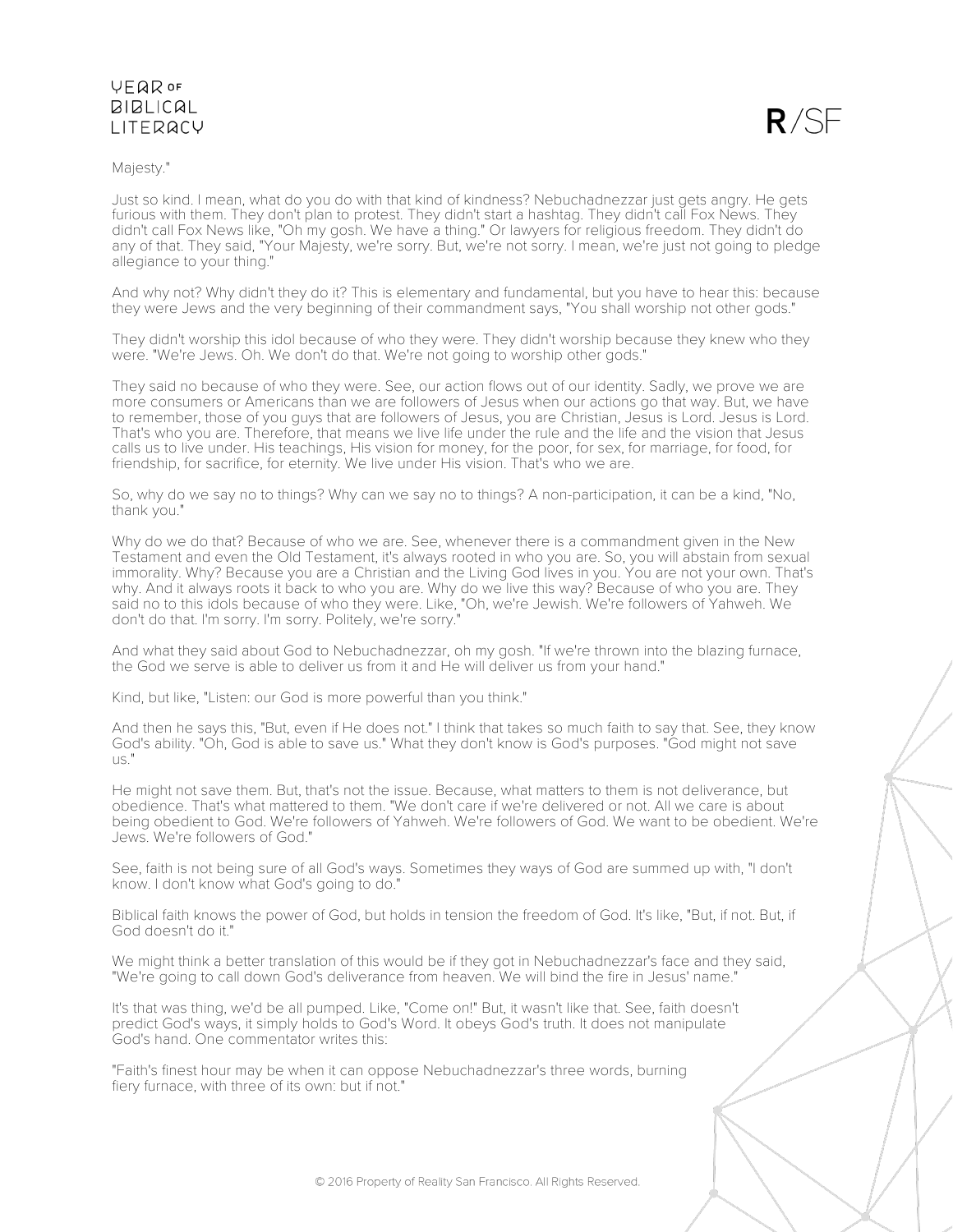

Faith is saying, "God can do it, but even if He doesn't, I still hope in Him. I still trust God."

So, you draw a line. You take a stand. A polite, non-participation stand in your faith in Christ. Is God going to bless you materially for it? Is God going to give you stuff? Is He going to deliver you? Maybe. But, even if not.

"I say no to that. I won't lie to get the sale. And then God's going to bring me favor," and then you get fired. You're like, "What the heck? God, where were you? But, even if not, I'm going to be obedient to God. I was obedient to God there. And even if He doesn't deliver me."

Daniel 3:19. Let me just read the rest of it and I'll make a couple notes and we'll close.

"Then Nebuchadnezzar was furious with Shadrach, Meshach and Abednego, and his attitude toward them changed. He ordered the furnace to be heated seven times hotter than usual and commanded some of the strongest soldiers of his army to tie up Shadrach, Meshach and Abednego and throw them into the blazing furnace. So these men, wearing their robes, trousers, turbans and other clothes, were bound and thrown into the blazing furnace. The king's command was so urgent and the furnace was so hot that the flames of the fire killed the soldiers who took up Shadrach, Meshach and Abednego, and these three men, firmly tied, fell into the blazing furnace.

"Then King Nebuchadnezzar leaped to his feet in amazement and asked his advisers, 'Weren't there three men that were tied up and thrown into the fire?'"

They replied, "Uh huh. Certainly, Your Majesty."

"He said, 'Look! I see four men walking around in the fire, unbound and unharmed, and the fourth looks like a son of the gods.'"

Or an angel. Notice that God didn't keep them out of the furnace. So, did God deliver them from the furnace? No, because they went in it. But, did God deliver them from the furnace? Yes, because He was with them. And they didn't get hurt or harmed.

"Then Nebuchadnezzar approached the opening of the blazing furnace and shouted,"  $-$  I love this. He just opens the oven door and is like – "Shadrach, Meshach and Abednego, servants of the Most High God, come out!'"

Like, he knows they can come out. Like, "You guys are walking around in there. Come here. Come here. You guys. Come here."

"So Shadrach, Meshach and Abednego came out of the fire, and the satraps, prefects, governors and royal advisers crowded around them. They saw that the fire had not harmed their bodies, nor was a hair of their heads singed; their robes were not scorches, and there was no smell of fire on them.

"Then Nebuchadnezzar said, 'Praise be to the God of Shadrach, Meshach and Abednego, who has sent his angel and rescued his servants!'"

So, you can imagine them going, "Yes. Yes."

"'They trusted in him and defied the king's command and were willing to give up their lives rather than serve or worship any god except their own God.'"

They're like, "Yes! Yes!"

"'Therefore I decree that the people of any nation or language who say anything against the God of Shadrach, Meshach and Abednego be cut into pieces...

And they're like, "Wait. Calm down. You're crazy. Like, yes. Amen. But, no. Not that. Just strike that part, but keep the rest."

"...and their houses be turned into piles of rubble, for no other God can save in this way.'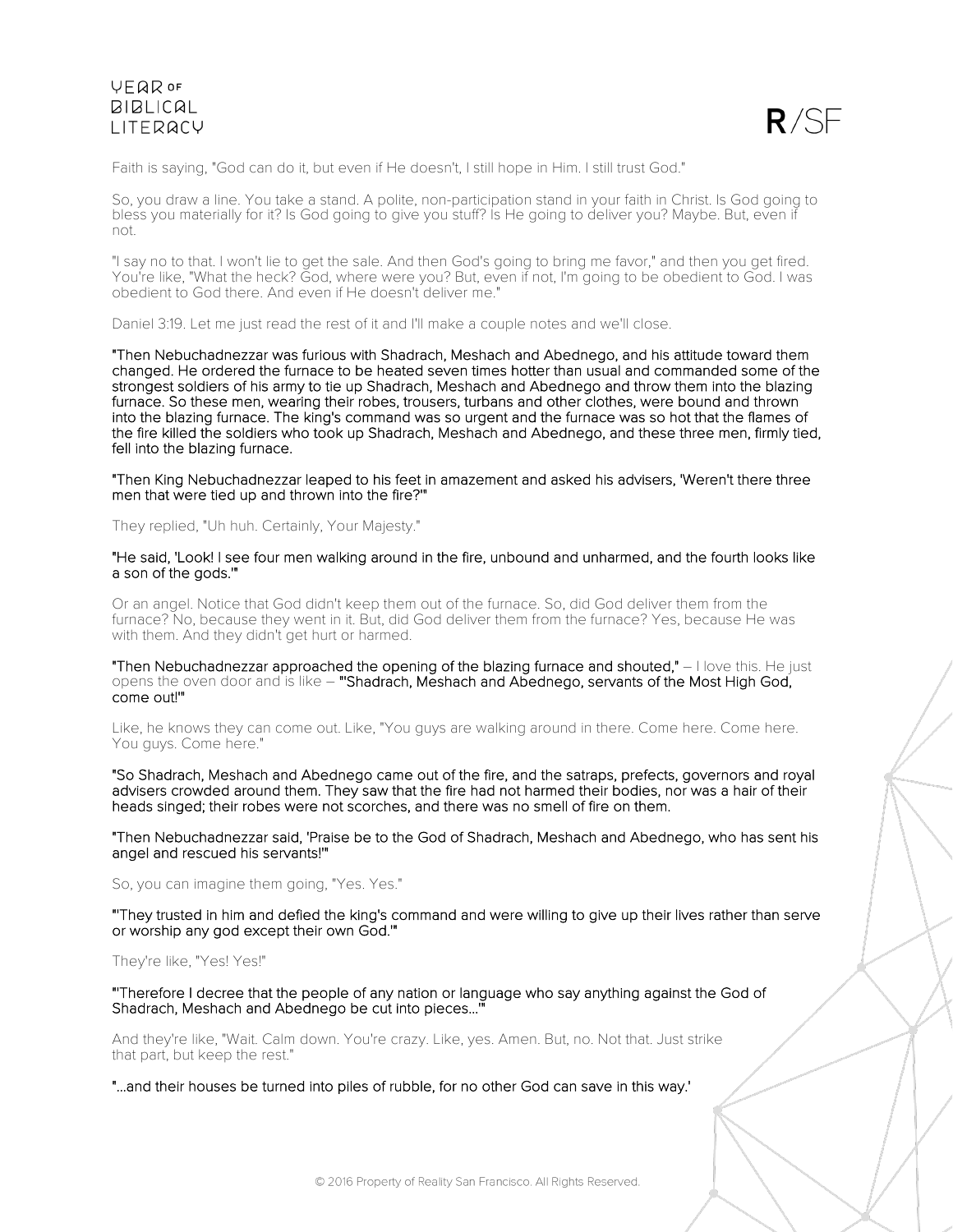

### "Then the king appointed Shadrach, Meshach and Abednego in the province of Babylon."

What are the implications of this just beautiful story? Redemptive participation and non-participation. This is a whole sermon in and of itself. So, I'll go quick. I hope to even talk a little bit more about it next week. When do we participate to bring the Kingdom of God to bear on something? When do we participate and say, "Yes. I'm getting involved."

I'm not saying it's bad to be in politics. It's actually, probably, very, very wise as a follower of Jesus to be in politics. They were. But, you have to be very discerning and clear on where you're drawing the line and who you're worshiping and why.

When do we participate to bring the Kingdom of God to bear on something and when do we practice nonparticipation as an act of resolve and resistance? These are the things that we need to discern as a community. These men knew how to redemptively participate in their culture. They were set over the affairs of the province of Babylon. They didn't get there by who they knew, either. Remember, they were refugees. They got there because they did a great job at what they did in service to Babylon.

I would say that – and maybe a point of clarification is that when we think about shaping culture, I don't think that that's necessarily a thing that we can shape an entire culture. What we can do is be a part of shaping cultures. Lower-case "c," plural. Cultures. And a culture is where there are two or more people in a place. That's a culture. We have an opportunity to shape that. Whether you're a full-time mom, whether you're on a team and your company works on ads for dishwashing detergent, whether you're the person whose job it is to write on cups or little sticky notes at a local coffee shop, you have – if you have one or two other people, that's a culture that you can help shape. You can apply redemptive influence in all those places and see those places as places where you pray. "Your Kingdom come, Your will be done in my place of business as it is in Heaven."

Where you can serve in Jesus' name. Where you can love. This is a place where you bring the Kingdom of God to bear, where you pray for people, where you get to know them. Like, this is a place where you can speak vocally about your faith in Christ. These are places. These are places where you can bring the Kingdom of God to bear. This is called redemptive participation. Most of our time in San Francisco will be spent in figuring out ways of how do we participate in redemptive ways as followers of Jesus. And there are times where we're going, "Quiet. Non-participation."

And participation, gosh, I think about a friend of mine whose name is Jesse who runs a lighting and grip ware house in the city. I visited his place of work like five years ago when he first started working there or something. This warehouse that he worked in five years ago was like a cold and lonely warehouse and I just visited him. I was walking by his shop a few weeks ago. I was walking by and I walked in and the place was like the Garden of Eden if you like lighting stuff. Like, everything was organized. He had hired a crew that were working. I kind of remember people whistling and singing. I don't know. That could be in my head. He often talks about building relationship with the guys he hires and he works for and gets to know their lives. This is the quiet Kingdom of God breaking in.

This is someone who has brought in redemptive participation and, because of that, this place has changed forever. Like, the people that work their and the places change. Like, visibly change. I think of another one of my friends named Nadia who is an ivy league grad with an insane resume and finds no greater joy and call in her life than to bring the Kingdom of God to bear on her four children; two that are adopted. Quietly working away at subverting the kingdom of this world with four kids who know Jesus as Lord. And hopefully resolve as teenagers, like Daniel and his friends did, in their hearts, "We will serve God and God alone. Christ is Lord over our lives."

This is us redemptively participating in the life of this city. Most of our time will be spent this way. But, there also is quiet non-participation. And we need to learn this. We need to learn this in a very subversive nation like America that is the most powerful nation in the world. That should scare us. It should, as Christians. Like, we live in the most powerful nation in the world. That should cause us to think, rightly, on how we use power and money, how we use and how we adopt our nation's ideologies and even gods.

We have to practice quiet non-participation in our culture. In our cultures idea of what sex is. That's an easy one. I say this one a lot because I think this one is, especially in our town, especially with the sexual revolution having its epicenter here, sex in our culture is